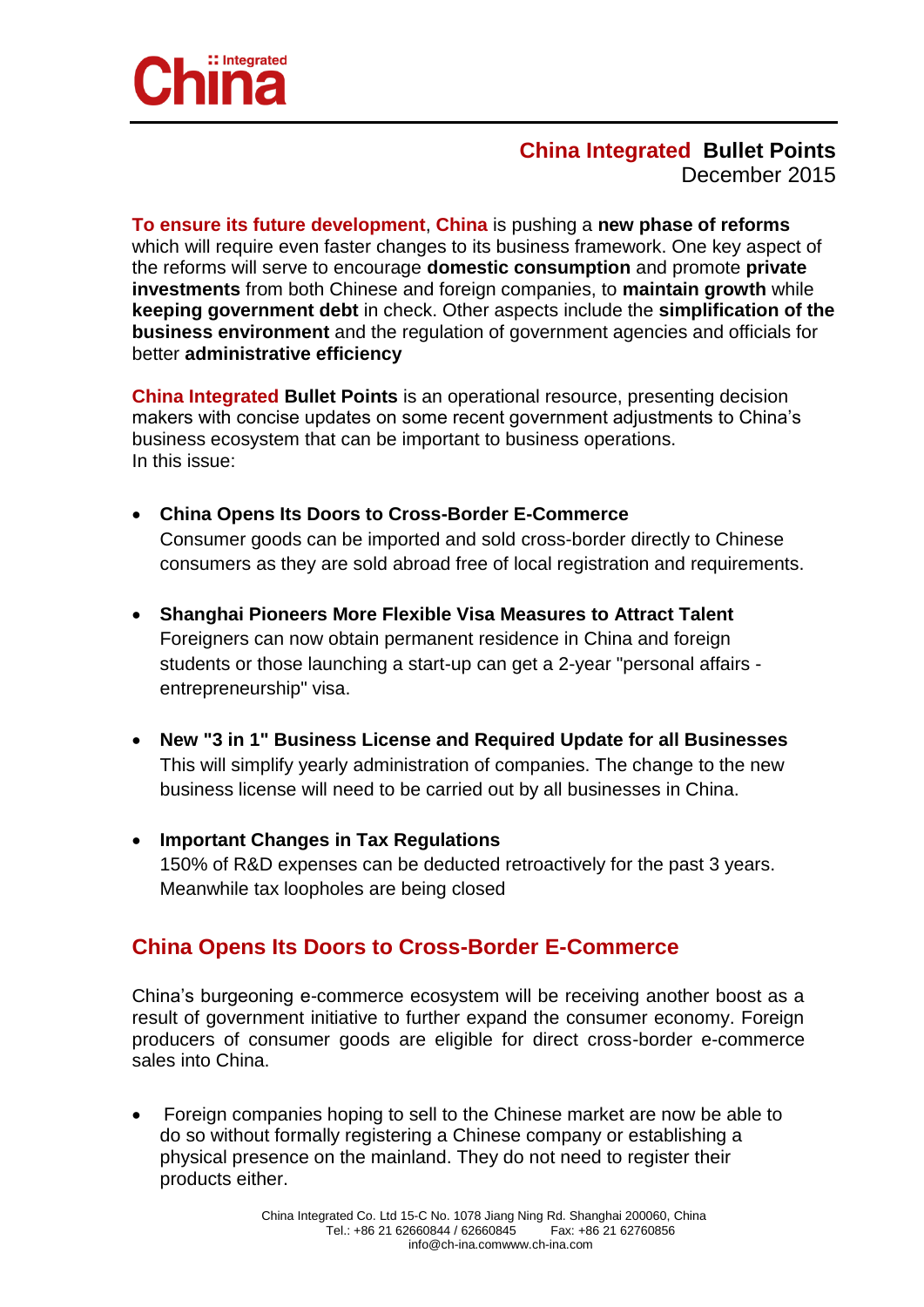

- The Chinese Government is making crucial strides to improve import logistics for cross-border e-commerce, including support for rapid creation of bonded warehouses near critical transportation channels.
- Goods imported under cross-border e-commerce receive preference in the customs process to be inspected and declared with more ease. Besides, import taxes are waived on small purchases (depending on the product it may be from RMB 250 to 500).
- China will allow for full foreign ownership of designated e-commerce businesses.

## **Shanghai Pioneers More Flexible Visa Measures to Attract Talent**

Consistent with the Chinese government's goal of shaping Shanghai into a center of global science and technology innovation, the Exit-Entry Bureau of Shanghai will pioneer the first measures to relax visa procedures for foreigners. The new program in Shanghai is expected to serve as a trial, to be later adopted nationwide in China. The visa process will be simplified for:

- Highly skilled talent (e.g. those sponsored by science & technology companies).
- Talent already possessing a foreign employment permit (Z visa).
- **Permanent residency** will be made available to foreigners working for companies with valid high-tech certificates and for those who meet annual income (RMB 600'000 annually) and individual tax payment (RMB 120'000 annually. $[1]$

To stimulate private investments and innovation, foreign students who have completed higher education requirements in China with the goal of establishing businesses and start-up investors are now eligible for a **"personal affairs entrepreneurship visa"**. This measure is significant as the Exit-Entry Bureau has historically required at least two years of work experience for foreigners applying for any type of work-related visa. This will open the door for graduates and young entrepreneurs to gain Chinese visas. Regulations regulating internships of foreign students in China are also expected.

# **New "3 in 1" Business License and Mandatory Update**

 The reform, enacted in October, combines business licenses, organization code certificates, and tax registration certificates into one certificate.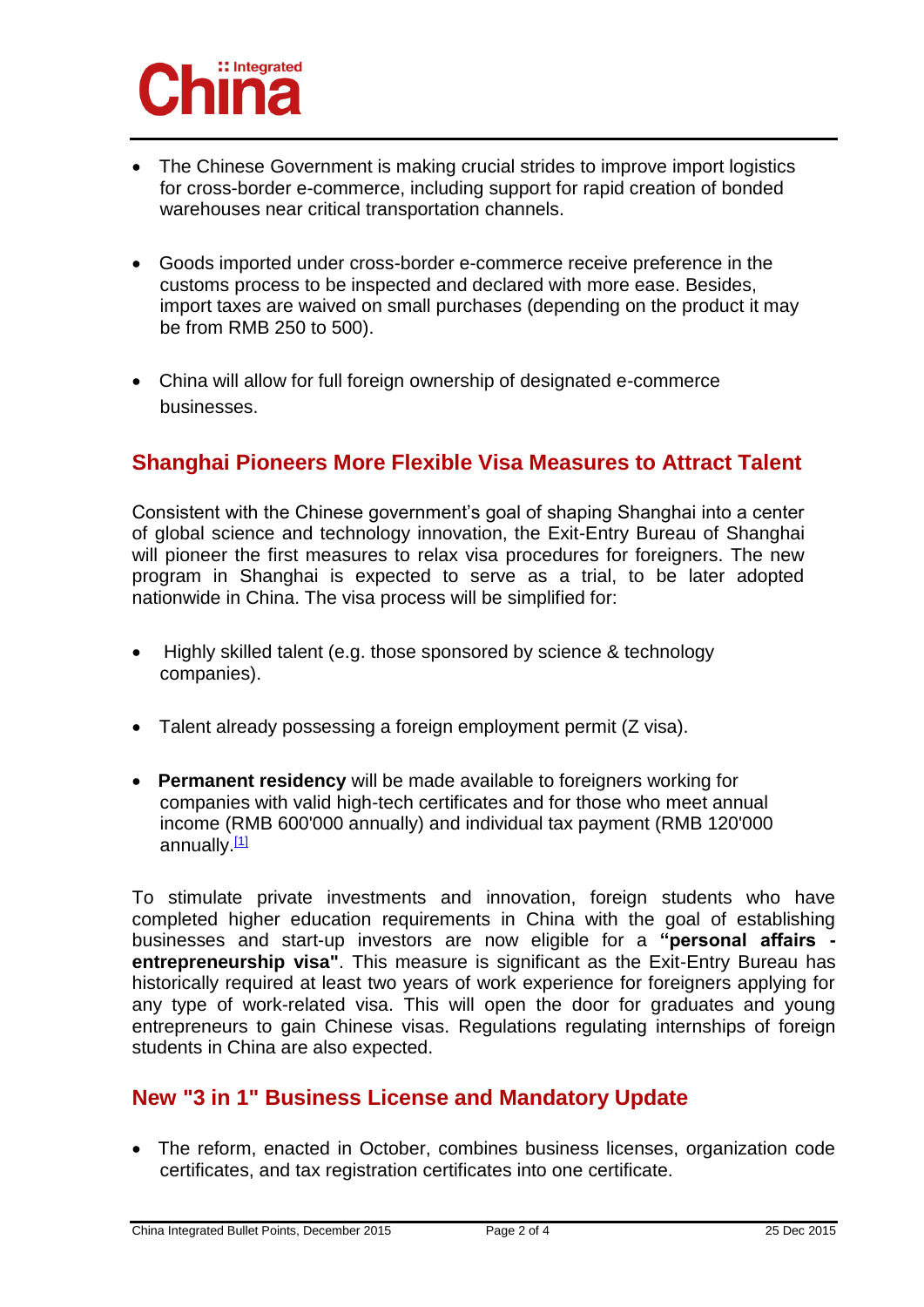

 Businesses operating in China must deregister business licenses, organization code certificates, and tax registration certificates and apply for a new certificate.

In Shanghai the change must be done for all companies in the next 2 years. Do not hesitate to get in contact for assistance on application for the new certificate.

### **Important Changes to China Tax Law in 2015**

As part of the reforms, China's current leadership moves towards greater government efficiency and at the same time continues efforts to **close tax loopholes**. A series of adjustments have been put forth throughout 2015 to make the system more clear to businesses.

Recently, public notices have clarified which transfer pricing cases the tax authorities will place under greater scrutiny:

- For overseas transactions to qualify for corporate income tax deductions, it must be proven that the China-based organization gains an evident direct or indirect economic benefit from transfers between related entities.
- In the event of a bureau inspection, adequate substantiating proof of the transfer benefits must be provided.

However, a new set of measures ( the General Anti-Avoidance Rules - GAAR) establish more **clear parameters for tax investigations**:

- Previously, tax avoidance investigations were conducted at the local level by tax authorities but without specifically disclosed procedures; the new GAAR mandates that investigations are conducted in a standardized fashion.
- Taxpayers are to be given 90 (60 days with 30 day extension eligibility) days to provide documents in their defense during anti-avoidance investigations.
- If the taxpayer objects to conclusions made by the tax authorities, they may submit their claim to the State Administration of Taxation (SAT). The SAT's comments will then be handed over to the local tax authority, and a final conclusion must be approved by the SAT.
- A new dispute-resolution system is put forth by the GAAR, requiring the SAT to coordinate between taxpayers and local tax authorities in the event of double taxation as a result of an anti-avoidance investigation.[2]

New measures have also been passed in relation to enterprises currently